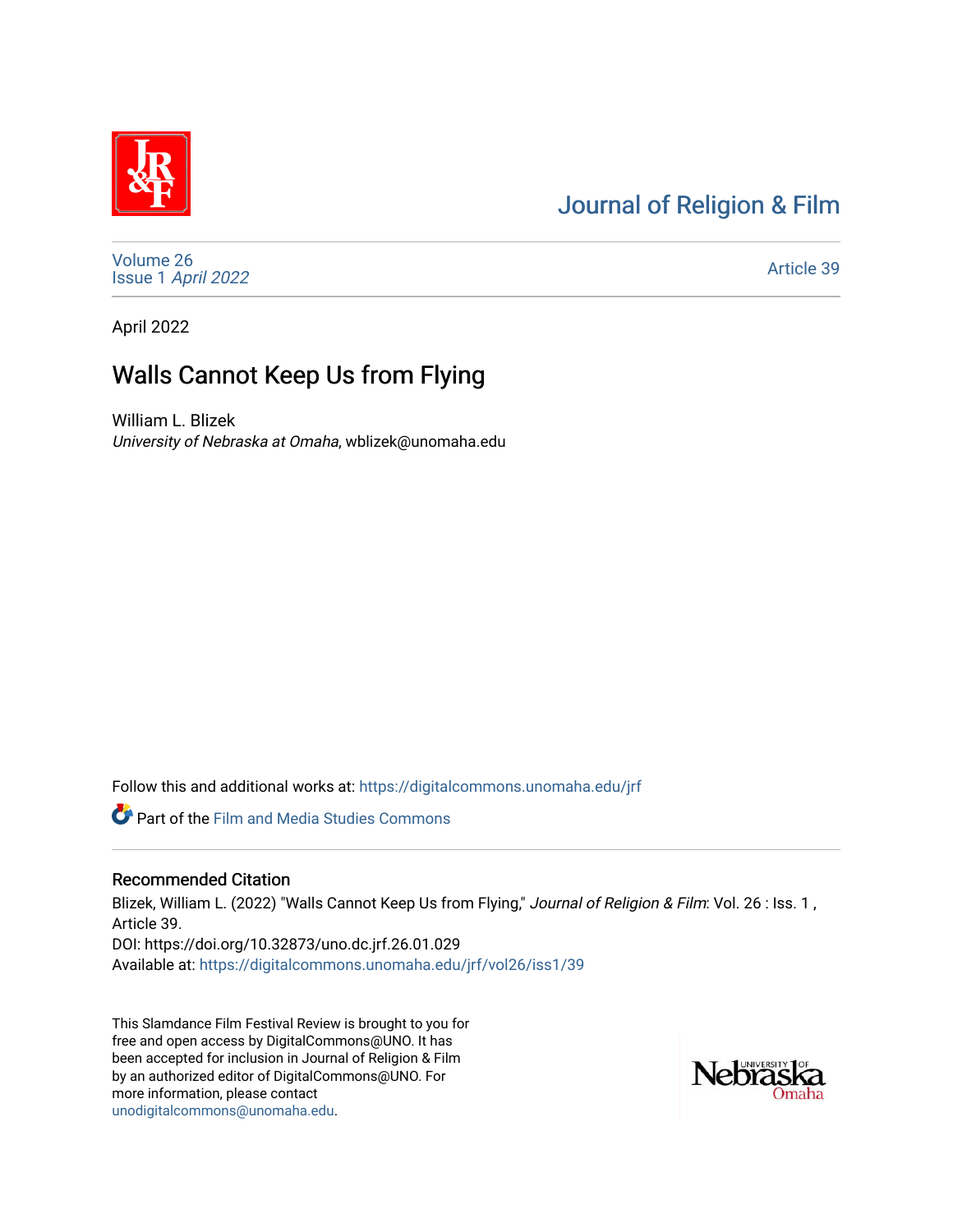### Walls Cannot Keep Us from Flying

### Abstract

This is a film review of Walls Cannot Keep Us from Flying (2022), directed by Jonathan Haff Mehring.

### Creative Commons License



This work is licensed under a [Creative Commons Attribution 4.0 License](https://creativecommons.org/licenses/by/4.0/).

#### Author Notes

William Blizek is the Founding Editor of the Journal of Religion and Film, and is Emeritus Professor of Philosophy and Religion at the University of Nebraska at Omaha. He is also the editor of the Continuum Companion to Religion and Film (2009).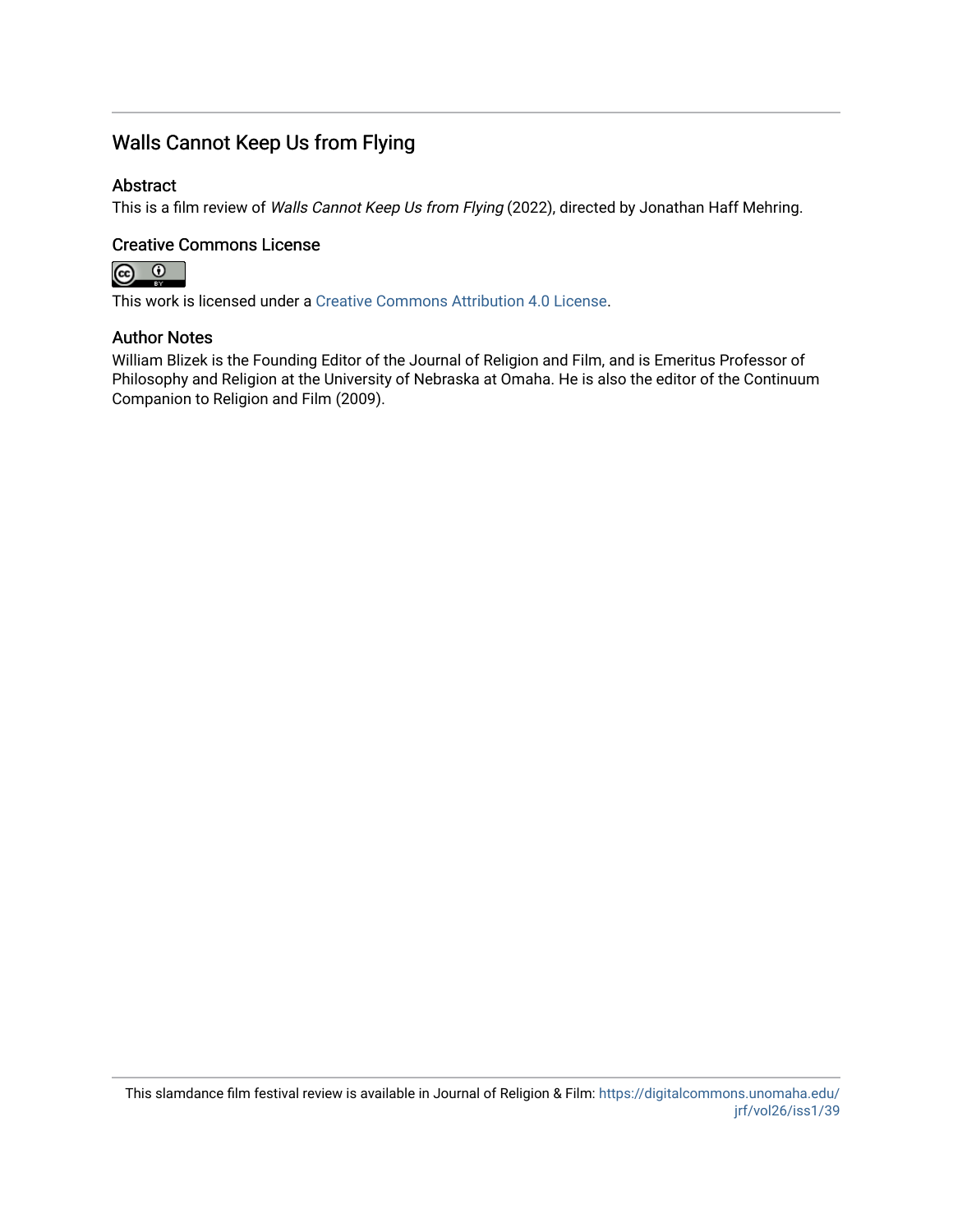

**Walls Cannot Keep Us from Flying (2022), dir. Jonathan Haff Mehring**

This is the story of two young Palestinians who fell in love with skateboarding. And they wanted to share that love with other Palestinian children. Early on, Palestinian children had to go to Israel to be able to skateboard. This was difficult and dangerous. Finally, the Palestinians built their own skatepark.

Omar's "wish in life is to spread skateboarding throughout Palestine, regardless of the occupation." When he skateboards, he imagines that there is no occupation, no walls. He feels free. Even under difficult circumstances we can skate, live, and learn.

When Yasmeen skates she gets a very beautiful feeling. "You feel as if you're flying," she says, "as if you're in the sky." This is a feeling she wants to share with others, especially girls. Most sports in the West Bank are only for boys. So, it is even more difficult to get girls to